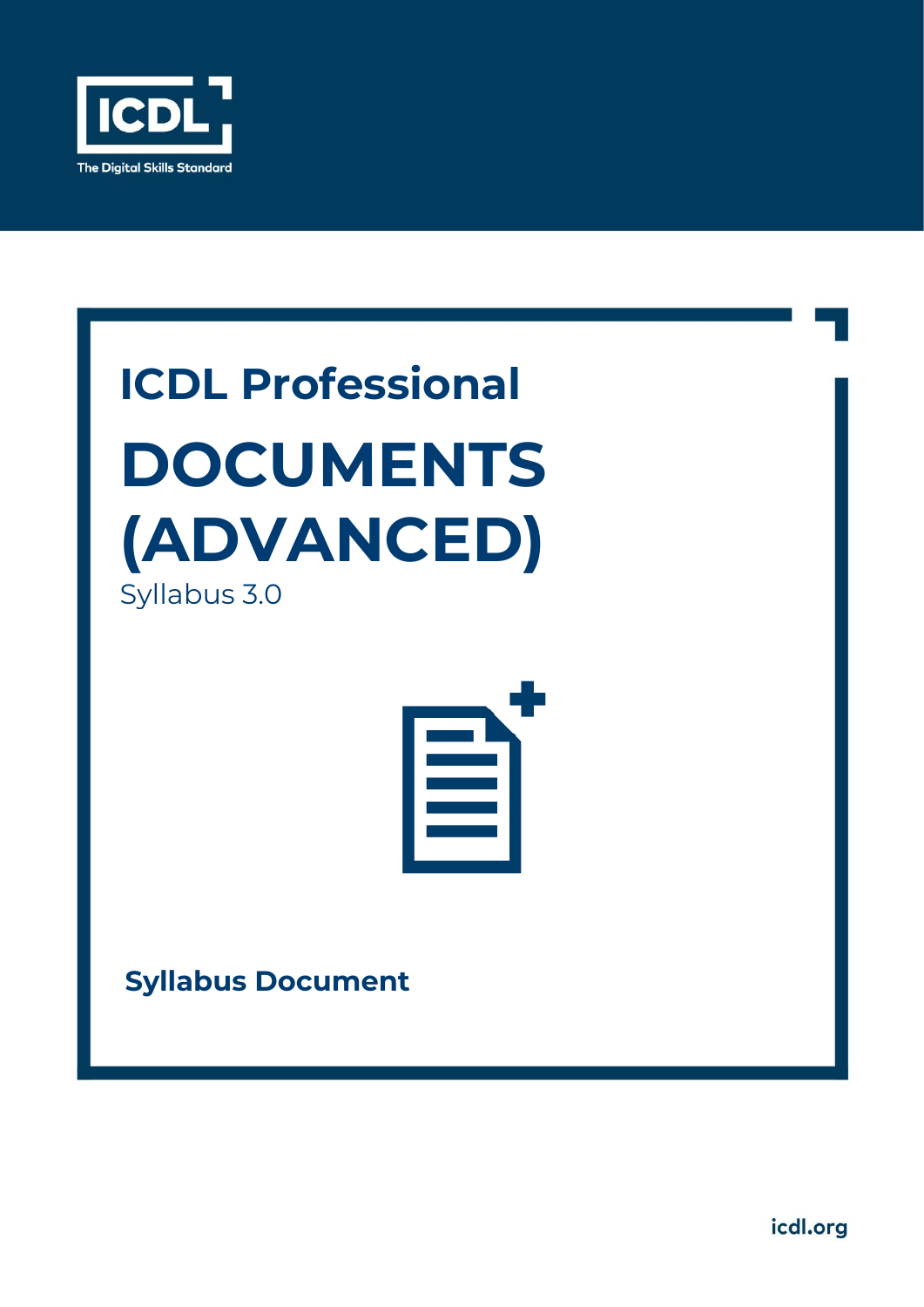

#### **Purpose**

This document details the syllabus for the Documents (Advanced) module. The syllabus describes, through learning outcomes, the knowledge and skills that a candidate for the Documents (Advanced) module should possess. The syllabus also provides the basis for the theory and practice-based test in this module.

#### **Copyright © 1997 - 2019 ICDL Foundation**

All rights reserved. No part of this publication may be reproduced in any form except as permitted by ICDL Foundation. Enquiries for permission to reproduce material should be directed to ICDL Foundation.

#### **Disclaimer**

Although every care has been taken by ICDL Foundation in the preparation of this publication, no warranty is given by ICDL Foundation, as publisher, as to the completeness of the information contained within it and neither shall ICDL Foundation be responsible or liable for any errors, omissions, inaccuracies, loss or damage whatsoever arising by virtue of such information or any instructions or advice contained within this publication. Changes may be made by ICDL Foundation at its own discretion and at any time without notice.

Copyright 1997-2019 ICDL Foundation. ICDL Foundation, ICDL Europe, ICDL, ECDL and related logos are registered business names and/or trademarks of ECDL Foundation. ICDL Documents (Advanced) is an alternative title for ICDL Advanced Word Processing.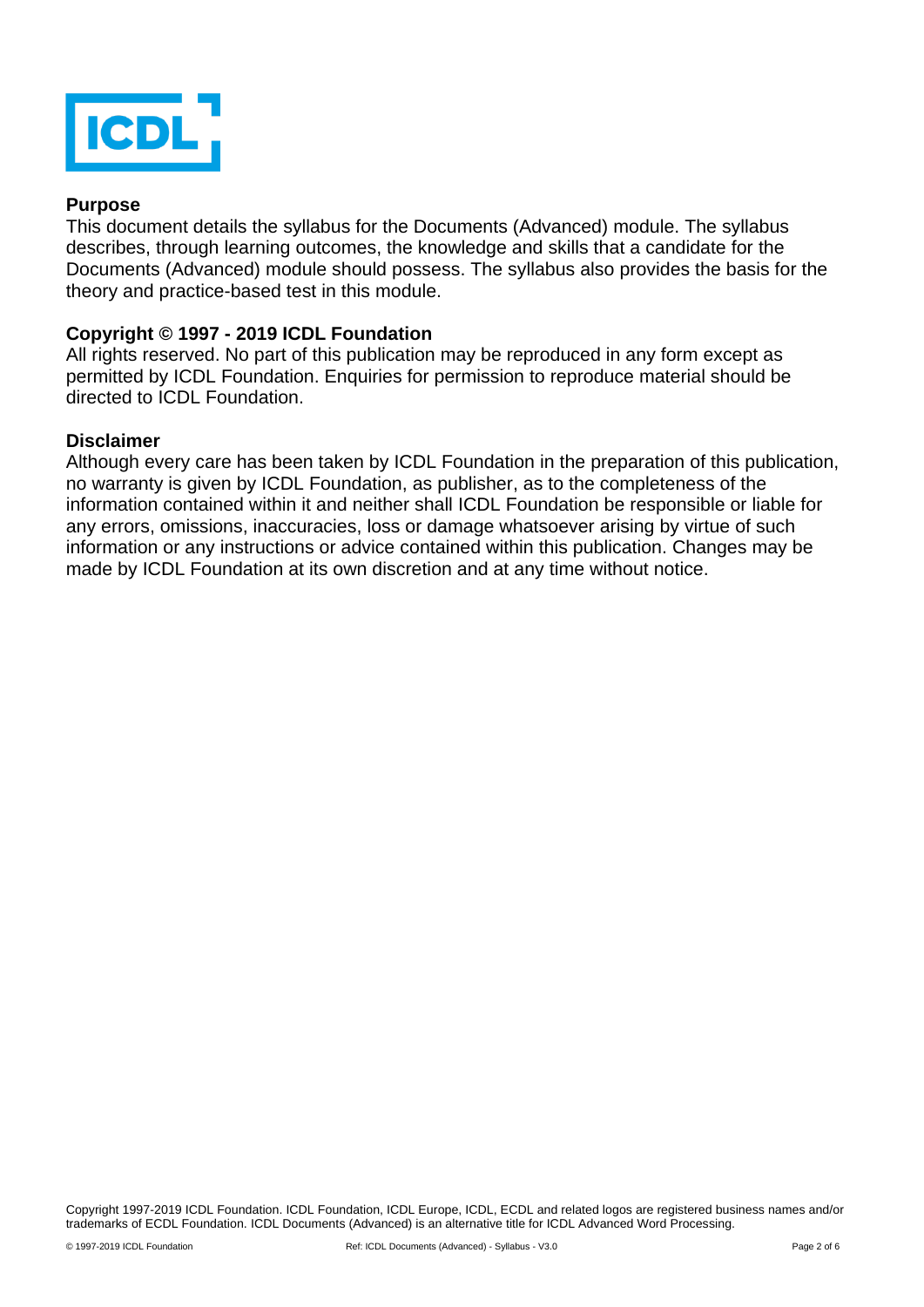## **Documents (Advanced)**

This module sets out advanced skills that can be used to produce complex documents, enhance outputs, and improve productivity, when using a word processing application.

### **Module Goals**

Successful candidates will be able to:

- Apply advanced text, paragraph, column and table formatting. Maintain a consistent design through the use of character and paragraph styles.
- Work with referencing features like footnotes, endnotes and captions. Manage citations and bibliography using a chosen citation style. Create tables of contents, indexes and crossreferences.
- Enhance productivity by using fields, forms and templates.
- Apply advanced mail merge techniques and work with automation features like macros.
- Use linking and embedding features to integrate data.
- Collaborate on and review documents locally or online. Apply document security features.
- Work with watermarks, sections, and headers and footers in a document. Use a thesaurus and manage spell check settings.

| <b>CATEGORY</b> | <b>SKILL SET</b> | REF.  | <b>TASK ITEM</b>                                                                                                                                     |
|-----------------|------------------|-------|------------------------------------------------------------------------------------------------------------------------------------------------------|
| 1 Formatting    | 1.1 Text         | 1.1.1 | Apply text wrapping options for graphical<br>objects (picture, chart, diagram, drawn object),<br>tables.                                             |
|                 |                  | 1.1.2 | Use find and replace options like: matching<br>case, whole words, font formats, paragraph<br>formats, paragraph marks, page breaks.                  |
|                 |                  | 1.1.3 | Use paste special options: formatted text,<br>unformatted text.                                                                                      |
|                 | 1.2 Paragraphs   | 1.2.1 | Apply line spacing within paragraphs: at least,<br>exactly/fixed, multiple/proportional.                                                             |
|                 |                  | 1.2.2 | Apply, remove paragraph pagination options.                                                                                                          |
|                 |                  | 1.2.3 | Apply, modify outline numbering in multi-level<br>lists.                                                                                             |
|                 | 1.3 Styles       | 1.3.1 | Recognise good practice in maintaining<br>consistent and accessible design and format<br>throughout a document by using styles,<br>alternative text. |
|                 |                  | 1.3.2 | Create, modify, update a character style.                                                                                                            |
|                 |                  | 1.3.3 | Create, modify, update a paragraph style.                                                                                                            |
|                 | 1.4 Columns      | 1.4.1 | Apply multiple column layouts. Change number<br>of columns in a column layout.                                                                       |
|                 |                  | 1.4.2 | Change column widths and spacing. Insert,<br>remove lines between columns.                                                                           |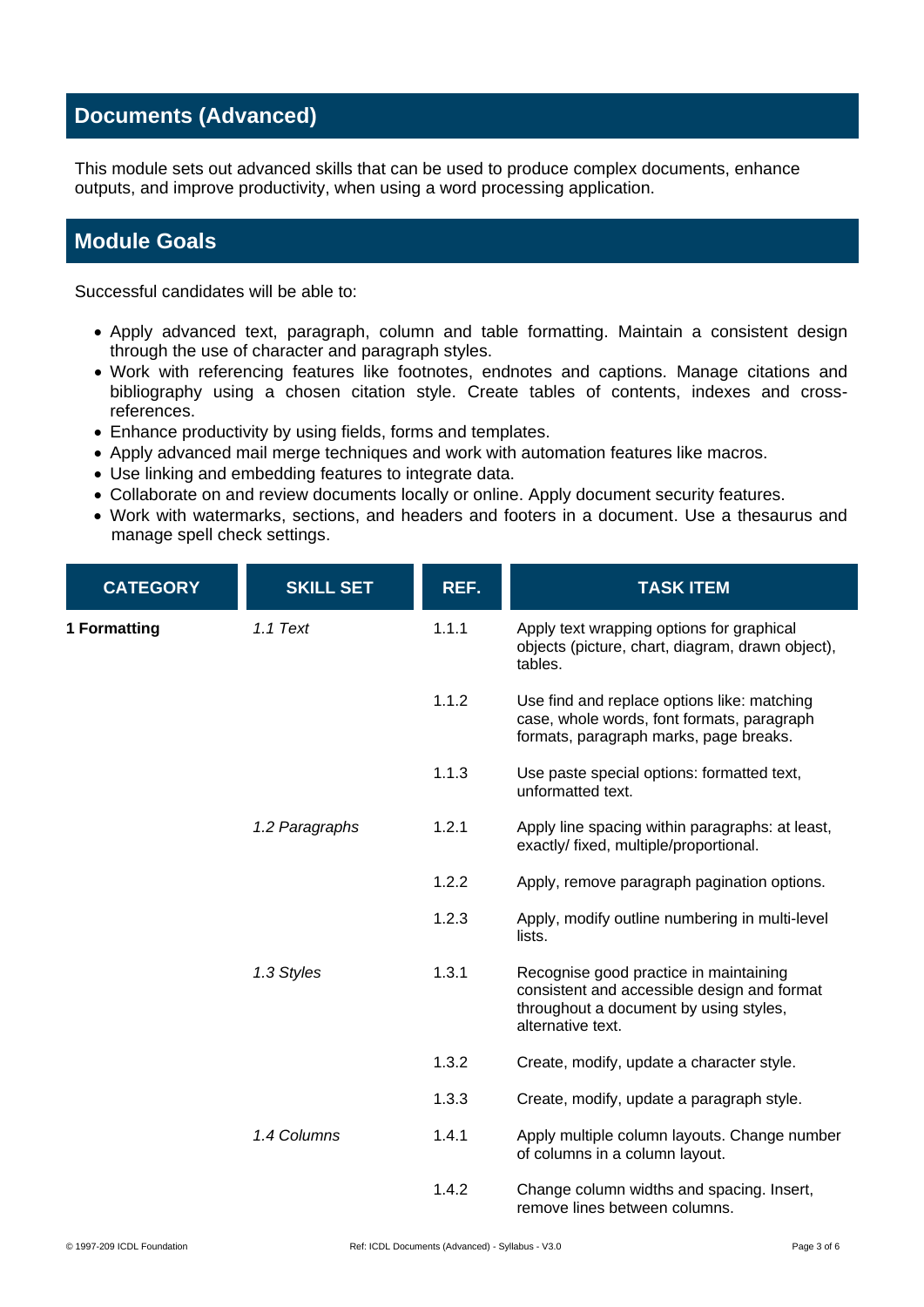| <b>CATEGORY</b> | <b>SKILL SET</b>                           | REF.  | <b>TASK ITEM</b>                                                                         |
|-----------------|--------------------------------------------|-------|------------------------------------------------------------------------------------------|
|                 |                                            | 1.4.3 | Insert, delete a column break.                                                           |
|                 | 1.5 Tables                                 | 1.5.1 | Apply a table autoformat/table style.                                                    |
|                 |                                            | 1.5.2 | Merge, split cells in a table. Split a table.                                            |
|                 |                                            | 1.5.3 | Change cell margins, alignment, text direction.                                          |
|                 |                                            | 1.5.4 | Automatically repeat heading row(s) at the top<br>of each page.                          |
|                 |                                            | 1.5.5 | Allow, do not allow row(s) to break across<br>pages.                                     |
|                 |                                            | 1.5.6 | Sort data by one column, by multiple columns<br>at the same time.                        |
|                 |                                            | 1.5.7 | Convert delimited text to a table.                                                       |
|                 |                                            | 1.5.8 | Convert a table to text.                                                                 |
| 2 Referencing   | 2.1 Captions,<br>Footnotes and<br>Endnotes | 2.1.1 | Add a caption above, below a graphical object,<br>table.                                 |
|                 |                                            | 2.1.2 | Add, delete a caption label.                                                             |
|                 |                                            | 2.1.3 | Change caption number format.                                                            |
|                 |                                            | 2.1.4 | Insert, modify footnotes, endnotes.                                                      |
|                 |                                            | 2.1.5 | Convert a footnote to an endnote. Convert an<br>endnote to a footnote.                   |
|                 | 2.2 Citations and<br>Bibliography          | 2.2.1 | Insert, edit a citation like: book, article,<br>conference proceedings, website, report. |
|                 |                                            | 2.2.2 | Set, modify citation style.                                                              |
|                 |                                            | 2.2.3 | Create, update a bibliography.                                                           |
|                 | 2.3 Reference Tables<br>and Indexes        | 2.3.1 | Create, update a table of contents based on<br>specified heading styles and formats.     |
|                 |                                            | 2.3.2 | Create, update a table of figures based on<br>specified styles and formats.              |
|                 |                                            | 2.3.3 | Edit a table of contents, table of figures like:<br>heading styles, format, leaders.     |
|                 |                                            | 2.3.4 | Mark an index: main entry, subentry. Delete a<br>marked index entry.                     |
|                 |                                            | 2.3.5 | Create, update an index based on marked<br>index entries.                                |
|                 | 2.4 Bookmarks and<br>Cross-References      | 2.4.1 | Add, delete a bookmark.                                                                  |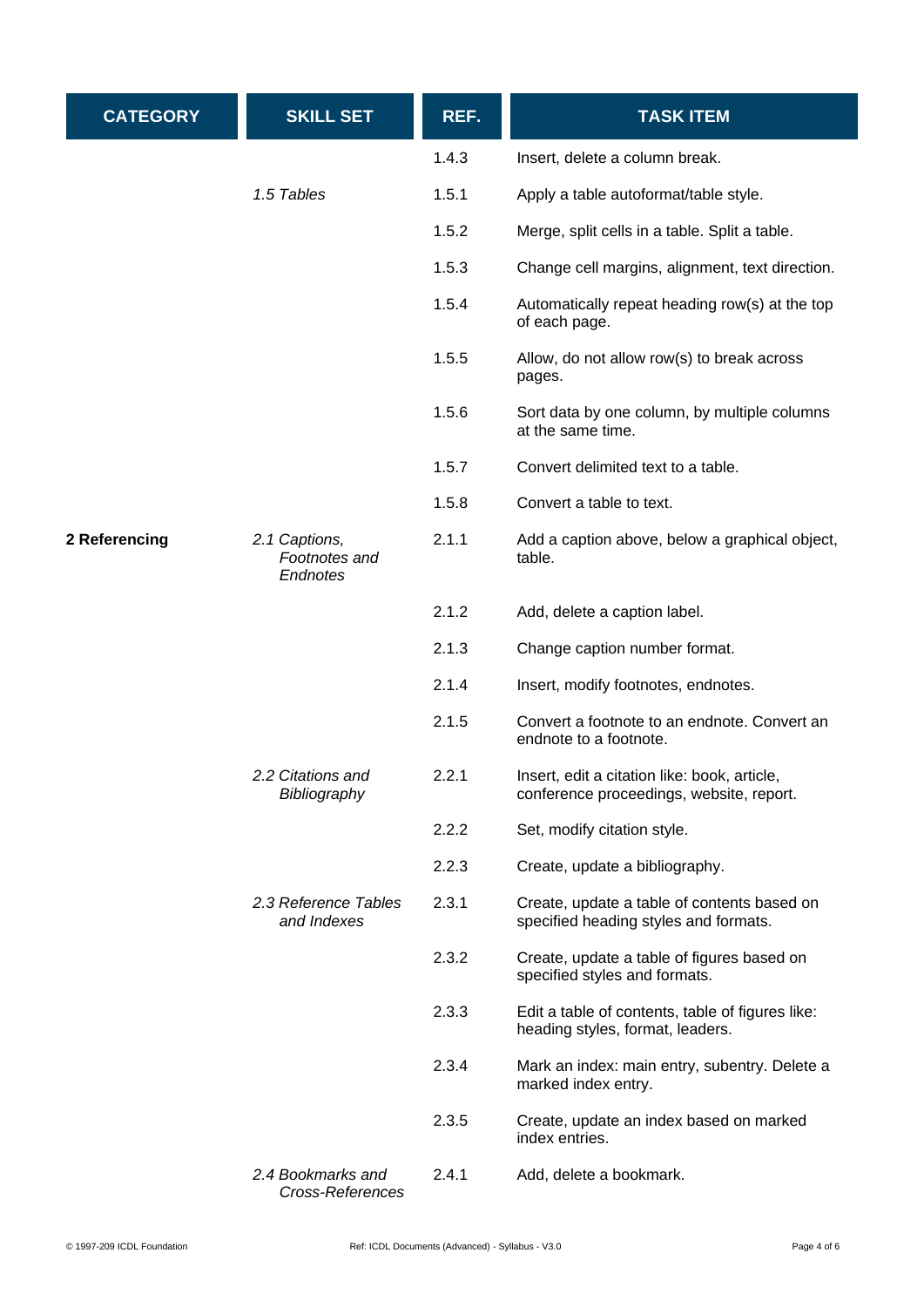| <b>CATEGORY</b>                    | <b>SKILL SET</b>          | REF.  | <b>TASK ITEM</b>                                                                                                                            |
|------------------------------------|---------------------------|-------|---------------------------------------------------------------------------------------------------------------------------------------------|
|                                    |                           | 2.4.2 | Create, update, delete a cross-reference to:<br>numbered item, heading, bookmark, figure,<br>table.                                         |
|                                    |                           | 2.4.3 | Add a cross-reference to an index entry.                                                                                                    |
| 3 Enhancing<br><b>Productivity</b> | 3.1 Using Fields          | 3.1.1 | Insert, delete fields like: file name and path, file<br>size, total page number.                                                            |
|                                    |                           | 3.1.2 | Insert a formula field code in a table like: sum,<br>average, count.                                                                        |
|                                    |                           | 3.1.3 | Change field number, date format.                                                                                                           |
|                                    |                           | 3.1.4 | Lock, unlock, update a field.                                                                                                               |
|                                    | 3.2 Forms, Templates      | 3.2.1 | Create, modify a form using available form field<br>options: text field, check box, drop-down menu.                                         |
|                                    |                           | 3.2.2 | Protect, unprotect a form.                                                                                                                  |
|                                    |                           | 3.2.3 | Save a document as a template, modify a<br>template.                                                                                        |
|                                    |                           | 3.2.4 | Modify the default template.                                                                                                                |
|                                    | 3.3 Mail Merge            | 3.3.1 | Edit, sort, filter a mail merge recipient list.                                                                                             |
|                                    |                           | 3.3.2 | Insert ask, ifthenelse fields.                                                                                                              |
|                                    |                           | 3.3.3 | Merge a document with a recipient list using<br>given merge criteria.                                                                       |
|                                    | 3.4 Linking,<br>Embedding | 3.4.1 | Create a simple chart in a document.                                                                                                        |
|                                    |                           | 3.4.2 | Link data from a document, application and<br>display as an object, icon.                                                                   |
|                                    |                           | 3.4.3 | Update, break a link.                                                                                                                       |
|                                    |                           | 3.4.4 | Embed data into a document as an object.                                                                                                    |
|                                    |                           | 3.4.5 | Edit, delete embedded data.                                                                                                                 |
|                                    | 3.5 Automation            | 3.5.1 | Modify automatic text formatting options.                                                                                                   |
|                                    |                           | 3.5.2 | Create, modify, delete automatic text correction<br>entries.                                                                                |
|                                    |                           | 3.5.3 | Create, modify, insert, delete automatic text<br>entries.                                                                                   |
|                                    |                           | 3.5.4 | Record a simple macro like: change page<br>setup, insert a table with a repeating heading<br>row, insert fields in document header, footer. |
|                                    |                           | 3.5.5 | Run a macro.                                                                                                                                |